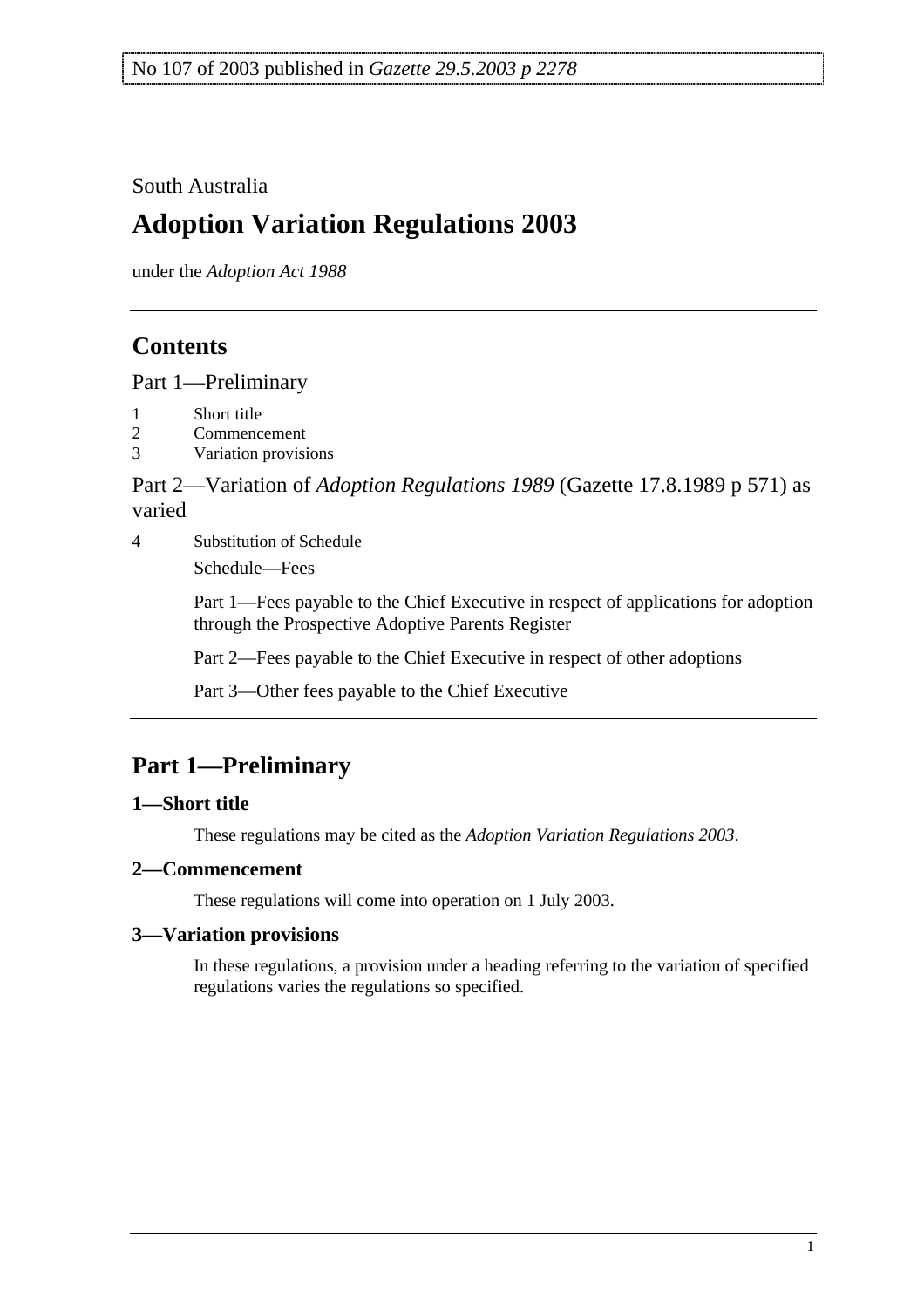### **Part 2—Variation of** *Adoption Regulations 1989* **(Gazette 17.8.1989 p 571) as varied**

#### **4—Substitution of Schedule**

Schedule—delete the Schedule and substitute:

### **Schedule—Fees**

## **Part 1—Fees payable to the Chief Executive in respect of applications for adoption through the Prospective Adoptive Parents Register**

|    | <b>1.</b> On lodgement of an expression of interest under regulation $7(1)$ —                                                                    |                                                                                                   |          |
|----|--------------------------------------------------------------------------------------------------------------------------------------------------|---------------------------------------------------------------------------------------------------|----------|
|    | (a)                                                                                                                                              | standard fee                                                                                      | \$319.00 |
|    | (b)                                                                                                                                              | fee for person whose previous registration has lapsed or who<br>has adopted a child under the Act | \$207.00 |
| 2. | On lodgement of an application for registration as a prospective adoptive<br>parent—                                                             |                                                                                                   |          |
|    | (a)                                                                                                                                              | for new applicants                                                                                | \$500.00 |
|    | (b)                                                                                                                                              | for applicants who have applied previously                                                        | \$275.00 |
|    | 3. For the preparation of an assessment report by the Chief Executive—                                                                           |                                                                                                   |          |
|    | (a)                                                                                                                                              | for new applicants                                                                                | \$500.00 |
|    | (b)                                                                                                                                              | for applicants who have previously been the subject of an<br>assessment report                    | \$250.00 |
|    | 4. On lodgement of an application for transfer of registration under<br>regulation 11                                                            |                                                                                                   | \$198.00 |
| 5. | On lodgement of an application for conversion of registration under<br>regulation 12                                                             |                                                                                                   | \$316.00 |
|    | 6. For preparation of an assessment report by the Chief Executive following<br>an application for conversion of registration under regulation 12 |                                                                                                   | \$316.00 |
| 7. | On placement of a child under regulation 20                                                                                                      |                                                                                                   | \$250.00 |
|    |                                                                                                                                                  |                                                                                                   |          |

### **Part 2—Fees payable to the Chief Executive in respect of other adoptions**

- **8.** For all functions associated with consent to adoption and, where necessary, the preparation of a report under section 22(1) of the Act prior to an application to the Court for an order for adoption of a child by a relative of the child, a person who has been appointed a guardian of the child by a court or a person who is cohabiting with a parent of the child in a marriage relationship—
	- (a) if the application for an adoption order is to relate to only one child \$259.00